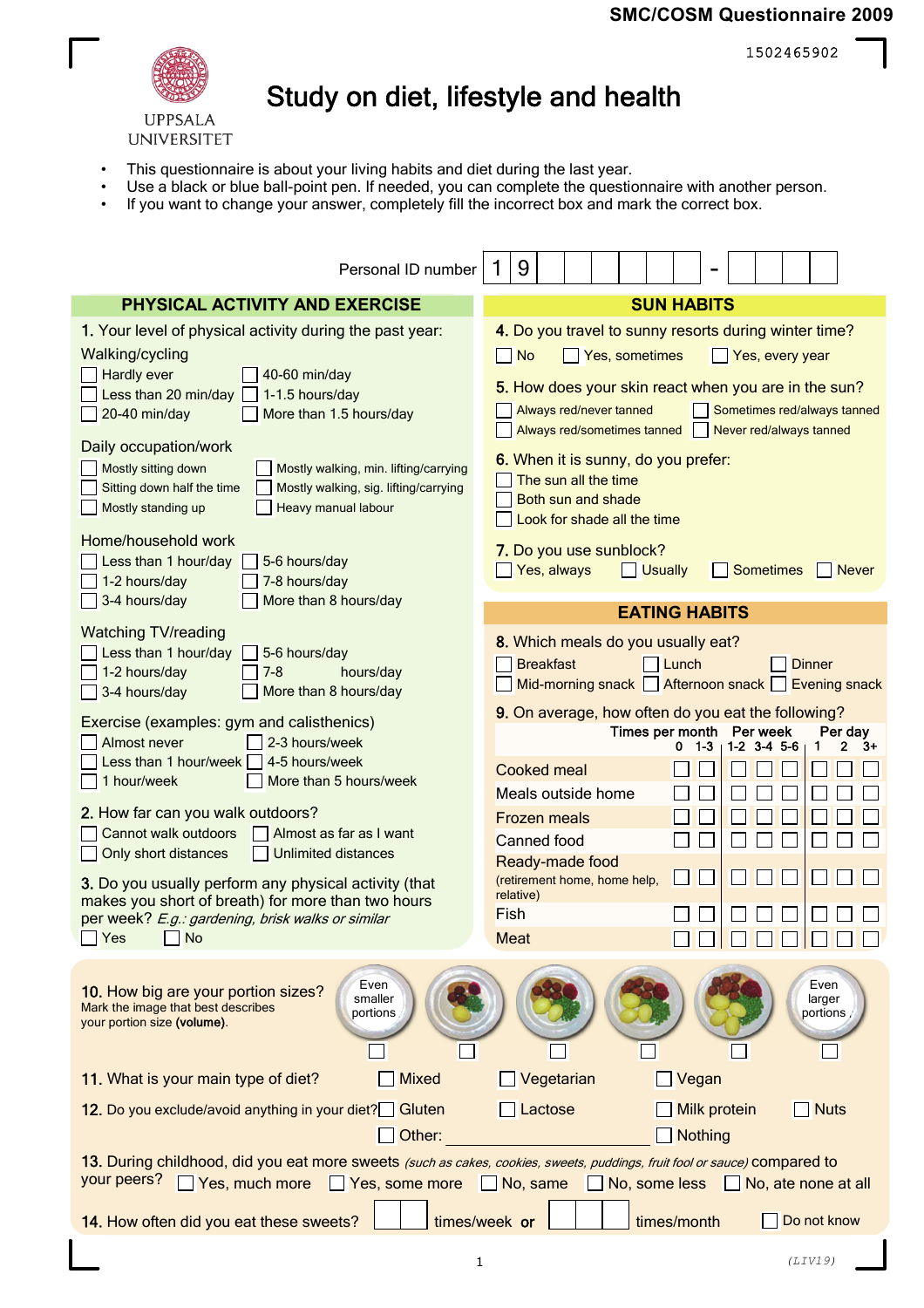## **DIETARY HABITS IN THE LAST YEAR**

15. How much do you usually drink/eat of the following? If you do not eat/drink the specific food item, mark "0". 1 glass, 1 cup= 2 dl (enter only whole numbers).

|                                              | Per day | $or$     | Per week |          |
|----------------------------------------------|---------|----------|----------|----------|
| Milk, skimmed (<0.5% fat)                    |         | glass/d  |          | glass/w  |
| Milk, semi-skimmed (1.5% fat)                |         | glass/d  |          | glass/w  |
| Milk, whole (3% fat)                         |         | glass/d  |          | glass/w  |
| Fruit yoghurt/sour milk                      |         | glass/d  |          | glass/w  |
| Yoghurt/sour milk, low-fat<br>$(<0.5\%$ fat) |         | glass/d  |          | glass/w  |
| Sour milk, reduced fat (1.5% fat)            |         | glass/d  |          | glass/w  |
| Sour milk/yoghurt (3% fat)                   |         | glass/d  |          | glass/w  |
| <b>Water (including mineral)</b>             |         | glass/d  |          | glass/w  |
| Coca Cola/Pepsi, light                       |         | glass/d  |          | glass/w  |
| Coca Cola/Pepsi                              |         | glass/d  |          | glass/w  |
| Other soft drinks/soda, light                |         | glass/d  |          | glass/w  |
| Other soft drinks/soda                       |         | glass/d  |          | glass/w  |
| Green tea                                    |         | cup/d    |          | cups/w   |
| Herbal tea/ rooibos tea                      |         | cup/d    |          | cups/w   |
| Tea (black)                                  |         | cup/d    |          | cups/w   |
| Coffee (filtered)                            |         | cup/d    |          | cups/w   |
| Coffee (unfiltered)                          |         | cup/d    |          | cups/w   |
| Sugar                                        |         | Tsp/d    |          | Tsp/w    |
| Honey                                        |         | Tbsp/d   |          | Tbsp/w   |
| Cottage cheese/quark                         |         | Tbsp/d   |          | Tbsp/w   |
| Cream cheese (low-fat)                       |         | Tbsp/d   |          | Tbsp/w   |
| Cream cheese                                 |         | Tbsp/d   |          | Tbsp/w   |
| Hard cheese (low-fat)                        |         | Slices/d |          | Slices/w |
| Hard cheese                                  |         | Slices/d |          | Slices/w |
| Dessert cheese                               |         | Tbsp/d   |          | Tbsp/w   |
| Liver paté (low-fat)                         |         | Tbsp/d   |          | Tbsp/w   |
| Liver paté                                   |         | Tbsp/d   |          | Tbsp/w   |
| Crispbread                                   |         | Slices/d |          | Slices/w |
| White bread/loaf                             |         | Slices/d |          | Slices/w |
| <b>Fibre enriched bread</b>                  |         | Slices/d |          | Slices/w |
| Granary/wholemeal bread                      |         | Slices/d |          | Slices/w |

16. Do you usually have milk in your coffee or tea?  $\Box$  Yes, in coffee  $\Box$  Yes, in tea  $\Box$  No

17. On average, how often do you eat each of the following. Mark one per line. If you seldom or never eat that specific item, mark "0".

| <b>Times per month</b>                                 | per week |       | per day |           |   |         |    |
|--------------------------------------------------------|----------|-------|---------|-----------|---|---------|----|
| <b>CEREALS</b>                                         | o        | 1-3   | $1-2$   | $3-4$ 5-6 | 1 | 2       | 3+ |
| Oatmeal/rye porridge                                   |          |       |         |           |   |         |    |
| Other porridge/gruel                                   |          |       |         |           |   |         |    |
| Müesli                                                 |          |       |         |           |   |         |    |
| Breakfast cereals                                      |          |       |         |           |   |         |    |
| Bran of wheat or oats                                  |          |       |         |           |   |         |    |
| Linseed                                                |          |       |         |           |   |         |    |
| Sesame seeds                                           |          |       |         |           |   |         |    |
| Sunflower/pumpkin seeds, etc.                          |          |       |         |           |   |         |    |
| Wholemeal macaroni/spaghetti                           |          |       |         |           |   |         |    |
| Spaghetti/macaroni/pasta                               |          |       |         |           |   |         |    |
| Pancakes/crepes                                        |          |       |         |           |   |         |    |
| Couscous/bulgur                                        |          |       |         |           |   |         |    |
| <b>Wholegrain rice</b>                                 |          |       |         |           |   |         |    |
| Other rice                                             |          |       |         |           |   |         |    |
| <b>Times per month</b>                                 |          |       |         | per week  |   | per day |    |
| <b>MEAT</b>                                            | o        | $1-3$ | 1-2     | $3-4$ 5-6 | 1 | 2       | 3+ |
| Minced meat (meatballs,<br>hamburger, mincemeat sauce) |          |       |         |           |   |         |    |
| Pork (steak/casserole)                                 |          |       |         |           |   |         |    |
| Beef/veal (steak/casserole)                            |          |       |         |           |   |         |    |
| Bacon                                                  |          |       |         |           |   |         |    |
| Other meat                                             |          |       |         |           |   |         |    |
| Lean sausage                                           |          |       |         |           |   |         |    |
| Balogna sausage/Falukorv                               |          |       |         |           |   |         |    |
| Other sausage                                          |          |       |         |           |   |         |    |
| Blood pudding/sausage                                  |          |       |         |           |   |         |    |
| Liver/kidney                                           |          |       |         |           |   |         |    |
| Meat toppings (e.g. ham/turkey)                        |          |       |         |           |   |         |    |
| Sausage toppings (e.g. salami)                         |          |       |         |           |   |         |    |
| Times per month                                        |          |       |         | per week  |   | per day |    |
| <b>FISH/ POULTRY/EGGS</b>                              | 0        | 13    | $1-2$   | $3-4$ 5-6 |   | 2       | 3+ |
| Smoked fish                                            |          |       |         |           |   |         |    |
| Herring/mackerel                                       |          |       |         |           |   |         |    |
| Salmon                                                 |          |       |         |           |   |         |    |
| Sardines                                               |          |       |         |           |   |         |    |
| Cod/saithe/plaice/grenadier                            |          |       |         |           |   |         |    |
| Tuna                                                   |          |       |         |           |   |         |    |
| Pike/perch/bass                                        |          |       |         |           |   |         |    |
| Fish fingers                                           |          |       |         |           |   |         |    |
| Other fish                                             |          |       |         |           |   |         |    |
| Roe (e.g. Lump fish)                                   |          |       |         |           |   |         |    |
| Caviar (e.g. Swedish Kalles)                           |          |       |         |           |   |         |    |
| Shellfish (e.g. shrimp, crayfish etc)                  |          |       |         |           |   |         |    |
| Chicken/other poultry                                  |          |       |         |           |   |         |    |
| Eggs/omelette                                          |          |       |         |           |   |         |    |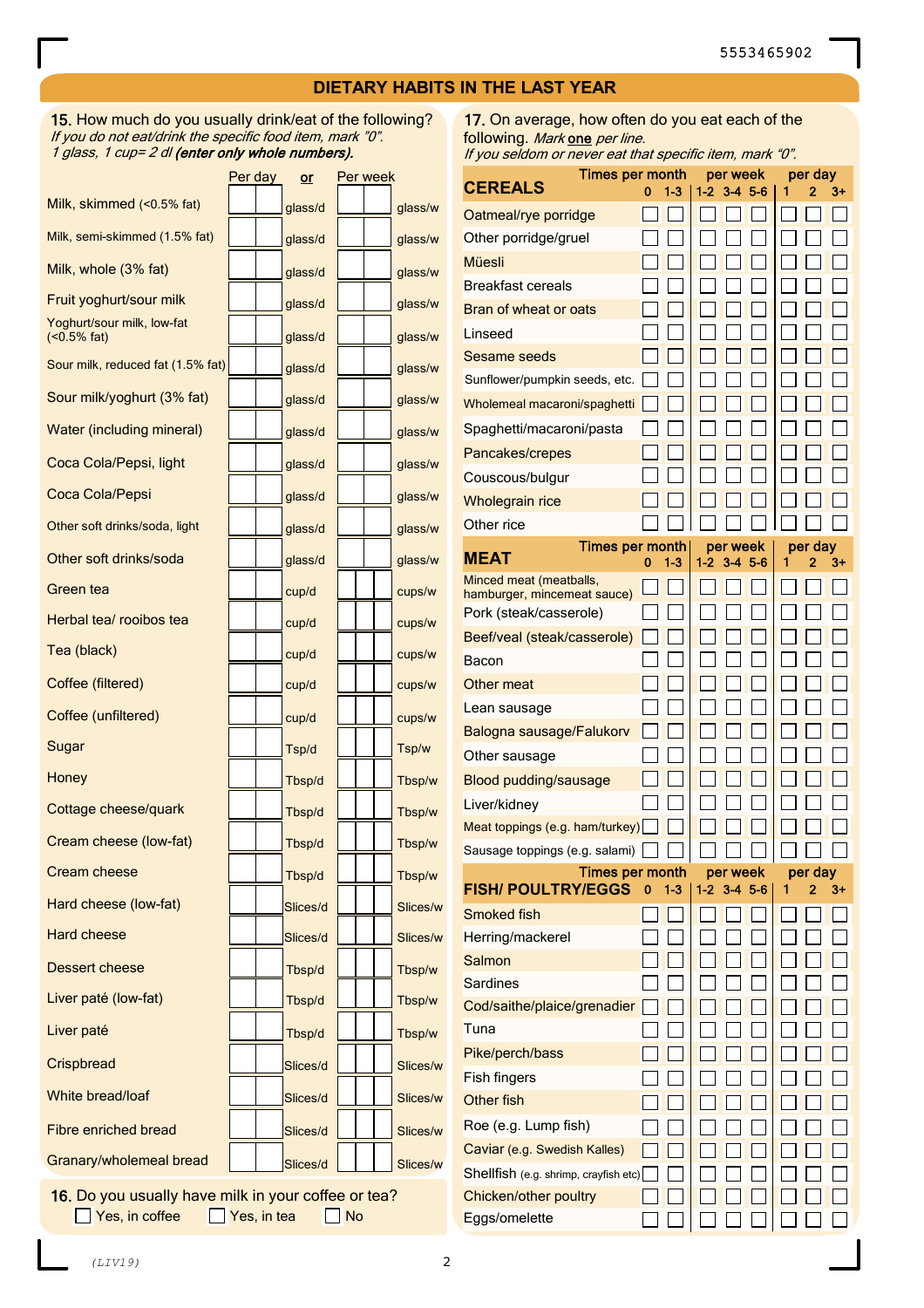## 3848465907

| <b>Times per month</b><br><b>POTATOES ETC</b>          | $0-1-3$      | per week<br>$1 - 2$ $3 - 4$ $5 - 6$ | per day<br>$\overline{2}$<br>$3+$<br>1 | <b>Times per month</b><br>per day<br>per week<br>$0-1-3$<br>$1 - 2$ $3 - 4$ $5 - 6$<br>1<br>2<br>3+<br><b>OTHER FOODS</b> |
|--------------------------------------------------------|--------------|-------------------------------------|----------------------------------------|---------------------------------------------------------------------------------------------------------------------------|
| <b>Boiled potatoes</b>                                 |              |                                     |                                        | Salad dressing (reduced fat/fat free)                                                                                     |
| Fried potatoes                                         |              |                                     |                                        | Salad dressing                                                                                                            |
| Baked/mashed potatoes                                  |              |                                     |                                        | Mayonnaise (reduced fat/fat free)                                                                                         |
| <b>French fries</b>                                    |              |                                     |                                        | Mayonnaise                                                                                                                |
| Carrots                                                |              |                                     |                                        | Crème fraîche (reduced fat/fat free)                                                                                      |
| <b>Beetroots</b>                                       |              |                                     |                                        | Crème fraîche                                                                                                             |
| <b>Times per month</b>                                 |              | per week                            | per day                                | Double cream                                                                                                              |
| <b>VEGETABLES/BEANS</b>                                | $1 - 3$<br>0 | $1-2$ 3-4 5-6                       | $3+$<br>$\mathbf{2}$                   | Single cream, sour cream                                                                                                  |
| Lettuce/iceberg lettuce                                |              |                                     |                                        | Yoghurt for cooking (8-10% fat)                                                                                           |
| Cabbage (white, red, Chinese)                          |              |                                     |                                        | Pizza                                                                                                                     |
| Cauliflower                                            |              |                                     |                                        | Ketchup                                                                                                                   |
| Broccoli/brussels sprouts                              |              |                                     |                                        | Fresh herbs                                                                                                               |
| Tomato/tomato juice                                    |              |                                     |                                        | <b>Dried herbs</b>                                                                                                        |
| Peppers                                                |              |                                     |                                        | Cinnamon                                                                                                                  |
| Spinach                                                |              |                                     |                                        | Pepper                                                                                                                    |
| Green peas                                             |              |                                     |                                        | Table salt                                                                                                                |
| Onion                                                  |              |                                     |                                        |                                                                                                                           |
| Garlic                                                 |              |                                     |                                        | 18. Mark the type of fats you normally use                                                                                |
| Leek                                                   |              |                                     |                                        | in cooking                                                                                                                |
| Mixed frozen vegetables                                |              |                                     |                                        | <b>Butter</b><br>Bregott (butter/margarine)                                                                               |
| Other vegetables                                       |              |                                     |                                        | <b>Liquid butter</b><br>Household margarine<br>Liquid margarine<br>Olive oil                                              |
| Pea soup                                               |              |                                     |                                        | Rapeseed/canola oil<br>Corn or sunflower oil                                                                              |
| Beans/lentils/chick peas                               |              |                                     |                                        | Other<br><b>None</b>                                                                                                      |
| Avocado                                                |              |                                     |                                        | in homemade dressing                                                                                                      |
| <b>Olives</b>                                          |              |                                     |                                        | Olive oil<br>Rapeseed/canola oil                                                                                          |
| Sweetcorn                                              |              |                                     |                                        | Corn or sunflower oil<br>Other oil<br>None                                                                                |
| Times per month                                        |              | per week                            | per day                                | bread spreads                                                                                                             |
| <b>FRUIT/BERRIES</b>                                   | $1 - 3$<br>0 | $1 - 2$ $3 - 4$ $5 - 6$             | $\mathbf{2}$<br>$3+$<br>1              | Butter (80% fat)<br>Bregott (butter/margarine)                                                                            |
| Orange/citrus fruits                                   |              |                                     |                                        | Margarine (80% fat)<br>Margarine (40% fat)                                                                                |
| Orange/grapefruit juice                                |              |                                     |                                        | Becel (margarine)<br>Oil<br>Other                                                                                         |
| Apple/Pears                                            |              |                                     |                                        | 19. How many slices of bread with butter/margarine do                                                                     |
| Banana                                                 |              |                                     |                                        | you usually eat per day or per week?                                                                                      |
| <b>Other fruit</b>                                     |              |                                     |                                        | Slices/week<br>Slices/day                                                                                                 |
| Berries (fresh or frozen)                              |              |                                     |                                        |                                                                                                                           |
| Lingonberry jam                                        |              |                                     |                                        | I do not use any butter/margarine on bread                                                                                |
| Other jam                                              |              |                                     |                                        | 20. How much butter/margarine do you usually spread<br>on your bread?                                                     |
| Fruit fool/soups                                       |              |                                     |                                        | <b>Fairly thick</b><br>Very thin<br>  Thinly                                                                              |
| Prunes (incl. juice)                                   |              |                                     |                                        | 21. How often do you usually eat these fried foods?                                                                       |
| Raisins                                                |              |                                     |                                        | <b>Times/Month</b><br>Never/Seldom                                                                                        |
| Apricots/other dried fruit                             |              |                                     |                                        | Sausage/steak/pork chop                                                                                                   |
| Times per month                                        |              | per week                            | per day                                | (fried in a pan)                                                                                                          |
| <b>CAKES/SWEETS ETC</b>                                | 0<br>$1 - 3$ | $1 - 2$ $3 - 4$ $5 - 6$             | 2 <sup>2</sup><br>$3+$<br>1            | Fish fried in a pan                                                                                                       |
| <b>Pastries</b>                                        |              |                                     |                                        | Chicken/fillets/casserole                                                                                                 |
| Biscuits/wafers/rusks<br>Gateau/confections/delicacies |              |                                     |                                        | (fried in a pan)                                                                                                          |
|                                                        |              |                                     |                                        | Grilled/oven-baked chicken                                                                                                |
| Chocolate                                              |              |                                     |                                        | Gravy                                                                                                                     |
| Sweets (not chocolate)<br>Ice-cream                    |              |                                     |                                        |                                                                                                                           |
| Chips/popcorn/cheese puffs                             |              |                                     |                                        | 22. To what degree of browning do you usually fry your food?                                                              |
| Peanuts                                                |              |                                     |                                        | Lightly fried (light brown) $\Box$ Heavily fried (dark brown)                                                             |
|                                                        |              |                                     |                                        | Moderately fried (brown) Very heavily fried (charred)                                                                     |
| Other nuts/almonds                                     |              |                                     |                                        | I don't eat fried foods                                                                                                   |